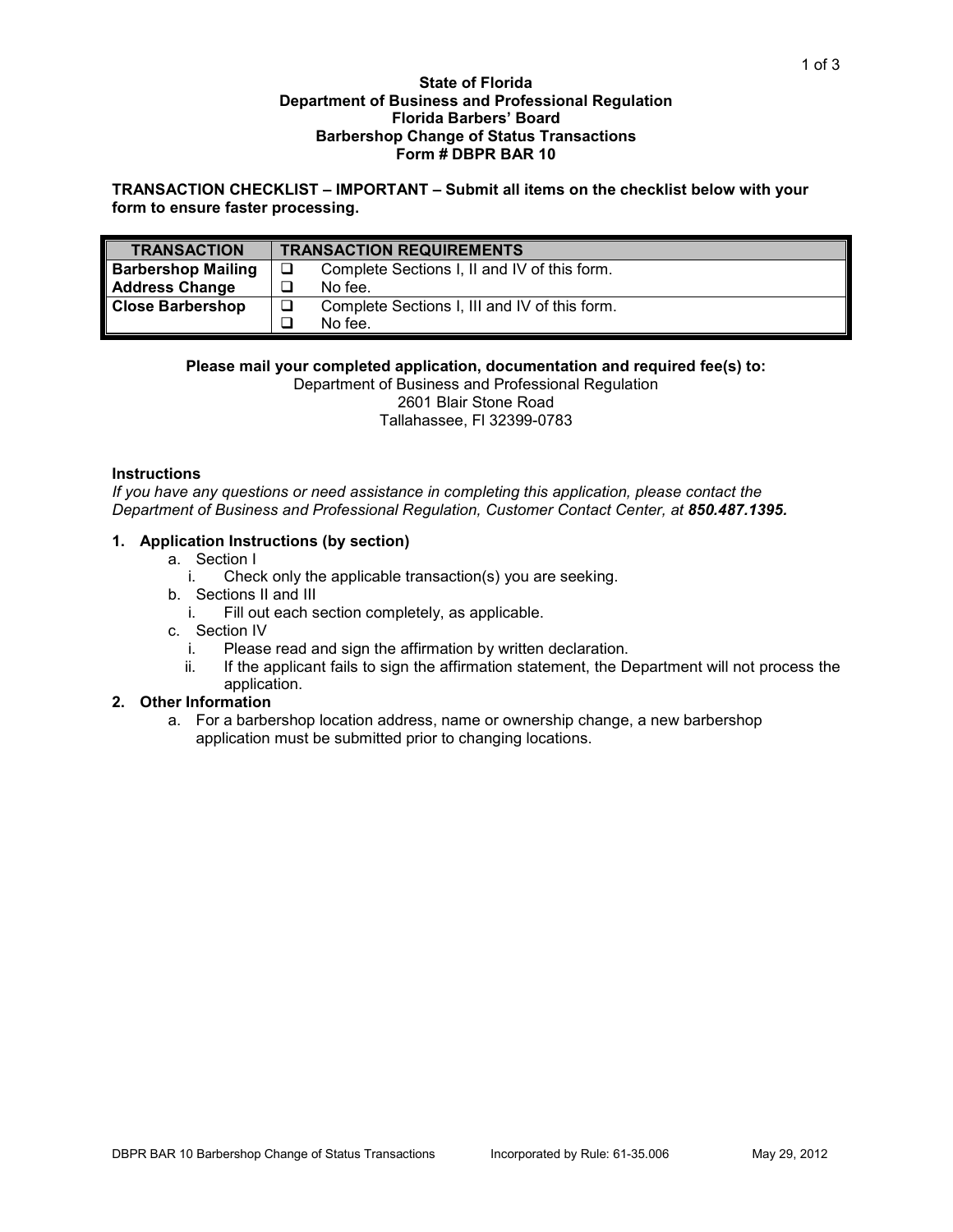## **State of Florida Department of Business and Professional Regulation Florida Barbers' Board Barbershop Change of Status Transactions Form # DBPR BAR 10**

If you have any questions or need assistance in completing this application, please contact the Department of Business and Professional Regulation, Customer Contact Center, at **850.487.1395**. *For additional information see the Instructions at the beginning of this application.*

# **Section I – Application Type**

|                  | CHECK ONE OF THE TRANSACTION TYPES<br>(Use multiple forms if more than one transaction is applicable)                                |               |  |  |  |  |  |
|------------------|--------------------------------------------------------------------------------------------------------------------------------------|---------------|--|--|--|--|--|
| $\Box$<br>$\Box$ | Barbershop Mailing Address Change [9006] Complete Sections I, II and IV.<br>Close Barbershop [8080] Complete Sections I, III and IV. |               |  |  |  |  |  |
|                  | Contact Name:                                                                                                                        |               |  |  |  |  |  |
| Email Address:   |                                                                                                                                      | Phone Number: |  |  |  |  |  |

# **Section II – Barbershop Mailing Address Change**

| <b>LICENSEE INFORMATION</b>             |                            |                                  |                        |  |  |  |  |  |
|-----------------------------------------|----------------------------|----------------------------------|------------------------|--|--|--|--|--|
| Barbershop Name                         |                            | <b>Barbershop License Number</b> |                        |  |  |  |  |  |
|                                         |                            |                                  |                        |  |  |  |  |  |
|                                         | <b>NEW MAILING ADDRESS</b> |                                  |                        |  |  |  |  |  |
| <b>Street Address</b>                   |                            |                                  |                        |  |  |  |  |  |
|                                         |                            |                                  |                        |  |  |  |  |  |
|                                         |                            |                                  |                        |  |  |  |  |  |
|                                         |                            |                                  |                        |  |  |  |  |  |
| City                                    | <b>State</b>               |                                  | Zip Code (+4 Optional) |  |  |  |  |  |
|                                         |                            |                                  |                        |  |  |  |  |  |
| County                                  | Country                    |                                  |                        |  |  |  |  |  |
|                                         |                            |                                  |                        |  |  |  |  |  |
| Signature of Authorized Representative  |                            | Date                             |                        |  |  |  |  |  |
|                                         |                            |                                  |                        |  |  |  |  |  |
| Print Name of Authorized Representative |                            |                                  |                        |  |  |  |  |  |
|                                         |                            |                                  |                        |  |  |  |  |  |

# **Section III – Close Barbershop**

| <b>BARBERSHOP INFORMATION</b>           |                                  |      |  |  |  |  |
|-----------------------------------------|----------------------------------|------|--|--|--|--|
| <b>Barbershop Name</b>                  | <b>Barbershop License Number</b> |      |  |  |  |  |
|                                         |                                  |      |  |  |  |  |
| Signature of Authorized Representative  |                                  | Date |  |  |  |  |
| Print Name of Authorized Representative |                                  |      |  |  |  |  |